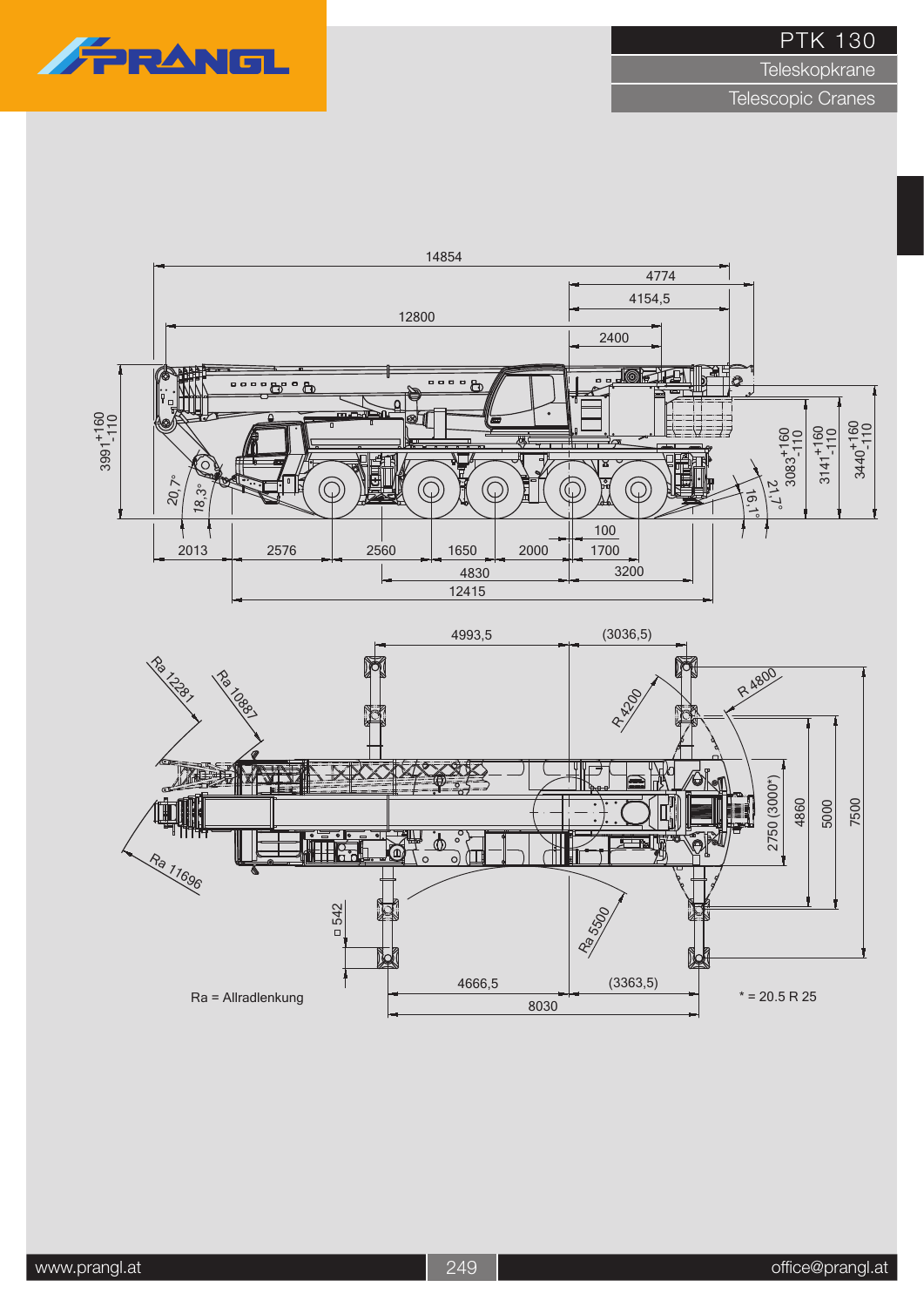**Teleskopkrane** 

Telescopic Cranes



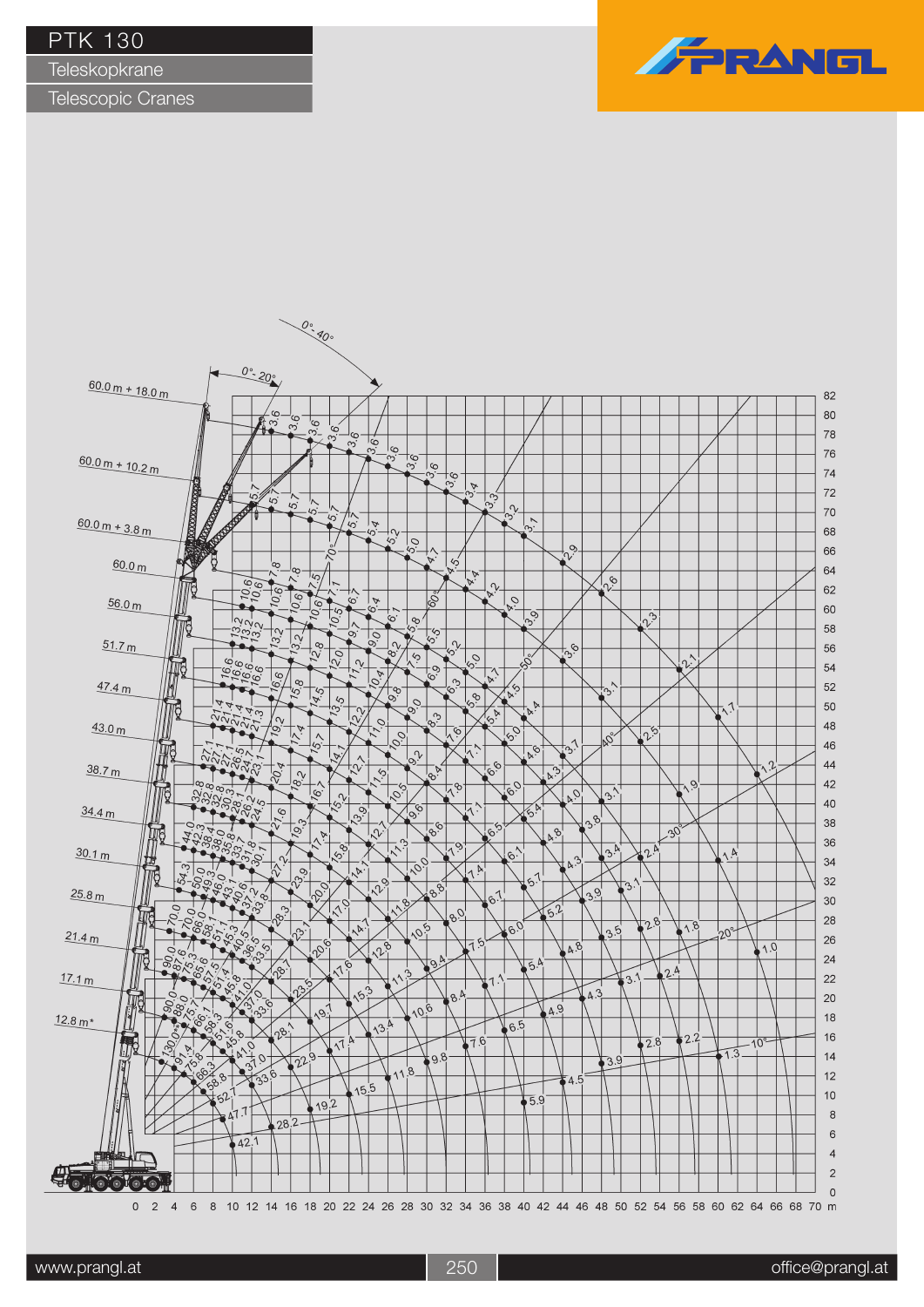

**Teleskopkrane** 

Telescopic Cranes

|                |           |           | 肁l   |       |      | kuma k |           |      | $\bf C$ |             |      | <b>DIN</b> |                |                |  |  |
|----------------|-----------|-----------|------|-------|------|--------|-----------|------|---------|-------------|------|------------|----------------|----------------|--|--|
| 12,8-60m       |           |           |      | 42,3t |      |        | 8,03x7,5m |      |         | $360^\circ$ |      |            | 75%            |                |  |  |
|                |           |           |      |       |      |        |           |      |         |             |      |            |                |                |  |  |
| m              | $12,8^*$  | 12,8      | 17,1 | 21,4  | 25,8 | 30,1   | 34,4      | 38,7 | 43      | 47,4        | 51,7 | 56         | 60             | m              |  |  |
| 2,7            | $130**$   |           |      |       |      |        |           |      |         |             |      |            |                | 2,7            |  |  |
| $\mbox{3}$     | $111,2**$ | $104,7**$ | 90   | 90    |      |        |           |      |         |             |      |            |                | 3              |  |  |
| 3,5            | 99,7**    | 95,7      | 90   | 90    | 70   |        |           |      |         |             |      |            |                | 3,5            |  |  |
| $\overline{4}$ | $91,4**$  | 88,1      | 88   | 87,6  | 70   |        |           |      |         |             |      |            |                | $\overline{4}$ |  |  |
| 4,5            | 83,3      | 81,5      | 81,4 | 81    | 70   | 54,3   |           |      |         |             |      |            |                | 4,5            |  |  |
| 5              | 75,8      | 75,8      | 75,7 | 75,3  | 70   | 51,3   | 44        |      |         |             |      |            |                | $\sqrt{5}$     |  |  |
| 6              | 66,3      | 66,2      | 66,1 | 65,6  | 66   | 50     | 42,3      | 32,8 |         |             |      |            |                | $\,6$          |  |  |
| $\overline{7}$ | 58,8      | 58,1      | 58,3 | 57,5  | 58,1 | 49,3   | 38,4      | 32,8 | 27,1    |             |      |            |                | $\overline{7}$ |  |  |
| 8              | 52,7      | 51,2      | 51,6 | 51,4  | 51,1 | 46     | 38        | 32,8 | 27,1    | 21,4        |      |            |                | $\,8\,$        |  |  |
| $\Theta$       | 47,7      | 45,4      | 45,8 | 45,8  | 45,3 | 43,1   | 35,8      | 30,3 | 27,1    | 21,4        | 16,6 |            |                | $\Theta$       |  |  |
| 10             | 42,1      | 40,6      | 41   | 41    | 40,5 | 40,6   | 33,7      | 28,1 | 26,5    | 21,4        | 16,6 | 13,2       |                | 10             |  |  |
| 11             |           |           | 37   | 37    | 36,5 | 37,2   | 31,8      | 26,2 | 24,7    | 21,4        | 16,6 | 13,2       | 10,6           | 11             |  |  |
| 12             |           |           | 33,6 | 33,6  | 33,5 | 33,8   | 30,1      | 24,5 | 23,1    | 21,3        | 16,6 | 13,2       | 10,6           | 12             |  |  |
| 14             |           |           | 28,2 | 28,1  | 28,7 | 28,3   | 27,2      | 21,6 | 20,4    | 19,2        | 16,6 | 13,2       | 10,6           | 14             |  |  |
| 16             |           |           |      | 22,9  | 23,5 | 23,1   | 23,9      | 19,3 | 18,2    | 17,4        | 15,8 | 13,2       | 10,6           | 16             |  |  |
| 18             |           |           |      | 19,2  | 19,7 | 20,6   | 20        | 17,4 | 16,7    | 15,7        | 14,5 | 12,8       | 10,6           | 18             |  |  |
| 20             |           |           |      |       | 17,4 | 17,6   | 17        | 15,8 | 15,2    | 14,1        | 13,5 | 12         | 10,5           | 20             |  |  |
| 22             |           |           |      |       | 15,5 | 15,3   | 14,7      | 14,1 | 13,9    | 12,7        | 12,2 | 11,2       | 9,7            | 22             |  |  |
| 24             |           |           |      |       |      | 13,4   | 12,8      | 12,9 | 12,7    | 11,5        | 11   | 10,4       | $\hbox{9}$     | 24             |  |  |
| 26             |           |           |      |       |      | 11,8   | 11,3      | 11,8 | 11,3    | 10,5        | 10   | 9,8        | 8,2            | 26             |  |  |
| 28             |           |           |      |       |      |        | 10,6      | 10,5 | 10      | 9,6         | 9,2  | $\Theta$   | 7,5            | 28             |  |  |
| 30             |           |           |      |       |      |        | 9,8       | 9,4  | 8,8     | 8,6         | 8,4  | 8,3        | 6,9            | 30             |  |  |
| 32             |           |           |      |       |      |        |           | 8,4  | $\,8\,$ | 7,9         | 7,8  | 7,6        | 6,3            | 32             |  |  |
| 34             |           |           |      |       |      |        |           | 7,6  | 7,5     | 7,4         | 7,1  | 7,1        | 5,8            | 34             |  |  |
| 36             |           |           |      |       |      |        |           |      | 7,1     | 6,7         | 6,5  | 6,6        | 5,4            | 36             |  |  |
| 38<br>40       |           |           |      |       |      |        |           |      | 6,5     | $6\,$       | 6,1  | 6          | 5              | 38             |  |  |
|                |           |           |      |       |      |        |           |      | 5,9     | 5,4         | 5,7  | 5,4        | 4,6            | 40             |  |  |
| 42             |           |           |      |       |      |        |           |      |         | 4,9         | 5,2  | 4,8        | 4,3            | 42             |  |  |
| 44             |           |           |      |       |      |        |           |      |         | 4,5         | 4,8  | 4,3        | $\overline{4}$ | 44             |  |  |
| 46             |           |           |      |       |      |        |           |      |         |             | 4,3  | 3,9        | 3,8            | 46             |  |  |
| 48<br>50       |           |           |      |       |      |        |           |      |         |             | 3,9  | 3,5        | 3,4            | 48             |  |  |
| 52             |           |           |      |       |      |        |           |      |         |             |      | 3,1        | 3,1            | 50<br>52       |  |  |
| 54             |           |           |      |       |      |        |           |      |         |             |      | 2,8        | 2,8<br>2,4     | 54             |  |  |
| 56             |           |           |      |       |      |        |           |      |         |             |      |            |                |                |  |  |
|                |           |           |      |       |      |        |           |      |         |             |      |            | 2,2            | 56             |  |  |

therefore hanging in act over rear

\*\* mit Zusatzausrüstung / with special equipment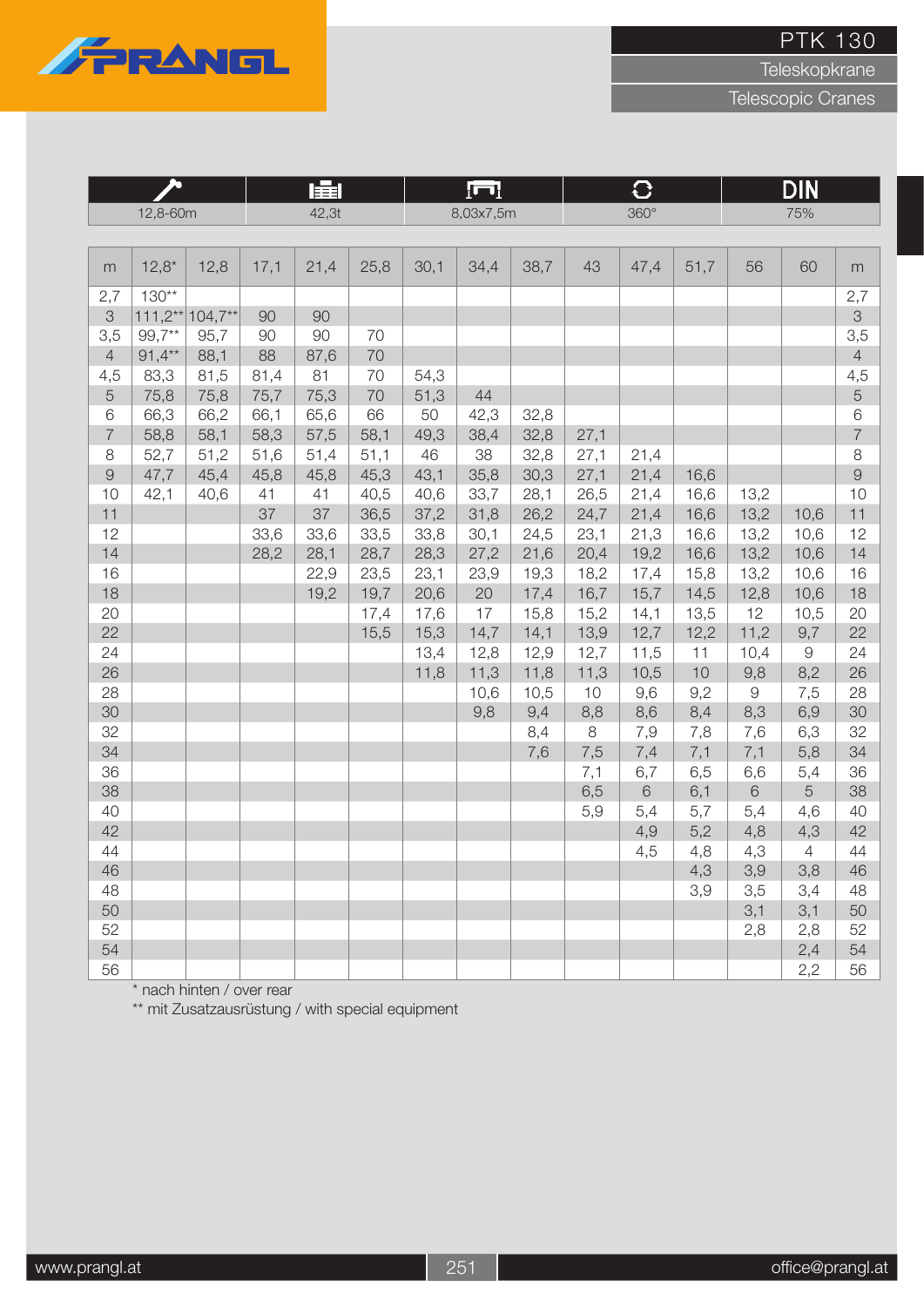**Teleskopkrane** 

Telescopic Cranes



|                |           |           |      | ≣≣≣     |      |      | $\bm{\Pi}$ |      |                | O                         |      |      | DIN  |                |
|----------------|-----------|-----------|------|---------|------|------|------------|------|----------------|---------------------------|------|------|------|----------------|
|                | 12,8-60m  |           |      | 6,3t    |      |      | 8,03x7,5m  |      |                | $360^\circ$               |      |      | 75%  |                |
|                |           |           |      |         |      |      |            |      |                |                           |      |      |      |                |
| m              | $12,8*$   | 12,8      | 17,1 | 21,4    | 25,8 | 30,1 | 34,4       | 38,7 | 43             | 47,4                      | 51,7 | 56   | 60   | m              |
| 2,7            | $120**$   |           |      |         |      |      |            |      |                |                           |      |      |      | 2,7            |
| 3              | $106.9**$ | $101,6**$ | 90   | 90      |      |      |            |      |                |                           |      |      |      | 3              |
| 3,5            | $96,1**$  | 91,8      | 90   | 90      | 70   |      |            |      |                |                           |      |      |      | 3,5            |
| $\overline{4}$ | 86,7      | 82,4      | 82,2 | 81,7    | 70   |      |            |      |                |                           |      |      |      | $\overline{4}$ |
| 4,5            | 79        | 74,3      | 74,5 | 73,6    | 70   | 54,3 |            |      |                |                           |      |      |      | 4,5            |
| $\overline{5}$ | 73,4      | 67,4      | 67,8 | 67,6    | 61,2 | 51,3 | 44         |      |                |                           |      |      |      | 5              |
| 6              | 57,5      | 56,4      | 56,5 | 51,9    | 49,1 | 44,9 | 40,7       | 32,8 |                |                           |      |      |      | $\,6\,$        |
| $\overline{7}$ | 41,6      | 41,6      | 42,2 | 40,9    | 39,1 | 38,1 | 34,8       | 31,7 | 27,1           |                           |      |      |      | $\overline{7}$ |
| 8              | 32        | 32        | 32,6 | 32,7    | 33,8 | 31,5 | 28,8       | 26,4 | 25,1           | 21,4                      |      |      |      | $\,8\,$        |
| $\Theta$       | 25,7      | 25,7      | 27,6 | 28,5    | 28,4 | 26,6 | 24,4       | 24,1 | 22,2           | 20,7                      | 16,6 |      |      | $\Theta$       |
| 10             | 21,2      | 21,2      | 22,9 | 23,8    | 23,9 | 22,8 | 21,9       | 20,9 | 19,2           | 18,6                      | 16,6 | 13,2 |      | 10             |
| 11             |           |           | 19,4 | 20,2    | 20,3 | 19,9 | 19,8       | 18,3 | 17,9           | 16,7                      | 15,5 | 13,2 | 10,6 | 11             |
| 12             |           |           | 16,4 | 17,3    | 17,5 | 17,2 | 17,5       | 16,2 | 16             | 15,7                      | 14,3 | 13,2 | 10,6 | 12             |
| 14             |           |           | 12,1 | 13      | 13,9 | 12,8 | 14         | 13,2 | 13,5           | 12,7                      | 11,9 | 11   | 10,6 | 14             |
| 16             |           |           |      | 10,1    | 10,8 | 10,9 | 11,2       | 11   | 11             | 10,4                      | 9,8  | 8,9  | 8,7  | 16             |
| 18             |           |           |      | $\,8\,$ | 8,7  | 8,8  | $\hbox{9}$ | 8,8  | 8,8            | 8,4                       | 8,1  | 7,4  | 7,2  | 18             |
| 20             |           |           |      |         | 7,1  | 7,2  | 7,3        | 7,2  | 7,2            | 6,8                       | 6,5  | 6    | 5,9  | 20             |
| 22             |           |           |      |         | 5,8  | 5,9  | 6,1        | 5,9  | 5,9            | 5,5                       | 5,2  | 4,8  | 4,8  | 22             |
| 24             |           |           |      |         |      | 4,9  | 5          | 4,9  | 4,9            | 4,5                       | 4,2  | 3,7  | 3,8  | 24             |
| 26             |           |           |      |         |      | 4,1  | 4,2        | 4,1  | $\overline{4}$ | 3,7                       | 3,4  | 2,9  | 2,9  | 26             |
| 28             |           |           |      |         |      |      | 3,5        | 3,4  | 3,3            | $\ensuremath{\mathsf{3}}$ | 2,7  | 2,2  | 2,2  | 28             |
| 30             |           |           |      |         |      |      | 3          | 2,8  | 2,7            | 2,4                       | 2,1  | 1,6  | 1,6  | 30             |
| 32             |           |           |      |         |      |      |            | 2,3  | 2,2            | 1,9                       | 1,6  | 1,2  | 1,2  | 32             |
| 34             |           |           |      |         |      |      |            | 1,9  | 1,8            | 1,5                       | 1,2  |      |      | 34             |
| 36             |           |           |      |         |      |      |            |      | 1,4            | 1,1                       |      |      |      | 36             |
| 38             |           |           |      |         |      |      |            |      | 1,1            |                           |      |      |      | 38             |

\* nach hinten / over rear

\*\* mit Zusatzausrüstung / with special equipment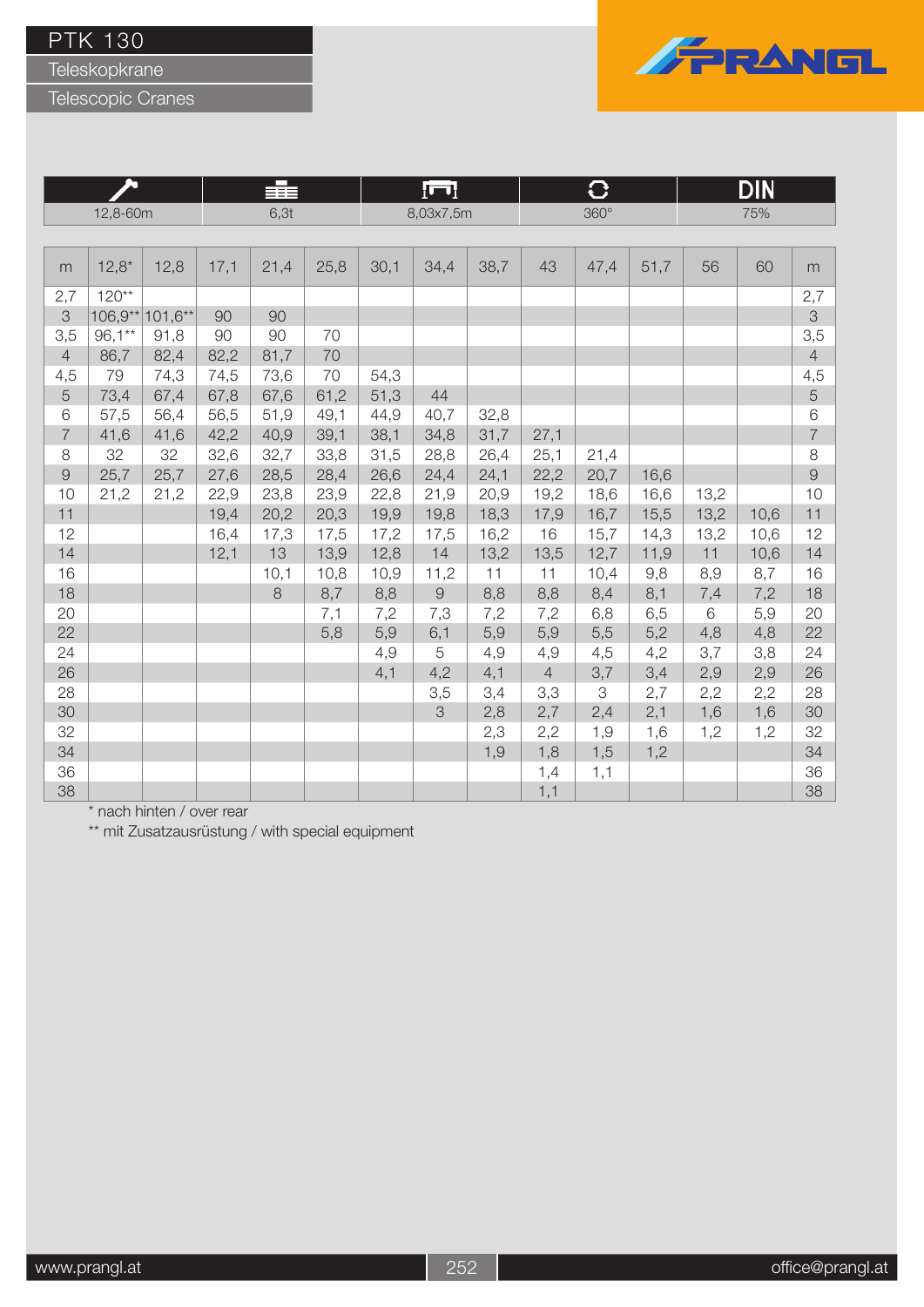# FRANCL

## PTK 130

Teleskopkrane

Telescopic Cranes

|    | 勉              |                |              | 肁l             |                | lod            |             | $\overline{C}$ |            | <b>DIN</b> |  |
|----|----------------|----------------|--------------|----------------|----------------|----------------|-------------|----------------|------------|------------|--|
|    | 56m            | 3,8-32m        |              | 42,3t          |                | 8,03x7,5m      |             | $360^\circ$    | 75%        |            |  |
|    |                |                |              |                |                |                |             |                |            |            |  |
|    |                | 3,8            |              |                | 10,2           |                |             | 18             |            |            |  |
| m  | $0^{\circ}$    | $20^{\circ}$   | $40^{\circ}$ | $0^{\circ}$    | $20^{\circ}$   | $40^\circ$     | $0^{\circ}$ | $20^{\circ}$   | $40^\circ$ | m          |  |
| 11 | $\Theta$       |                |              |                |                |                |             |                |            | 11         |  |
| 12 | $\hbox{9}$     | $\overline{9}$ |              | 6,4            |                |                |             |                |            | 12         |  |
| 14 | $\mathcal{G}$  | 8,8            | 8,5          | 6,4            |                |                | 3,9         |                |            | 14         |  |
| 16 | 8,7            | 8,3            | 8,1          | 6,4            | 6,4            |                | 3,9         |                |            | 16         |  |
| 18 | 8,2            | 7,9            | 7,7          | 6,4            | 6,1            | 5,7            | 3,9         |                |            | 18         |  |
| 20 | 7,7            | 7,5            | 7,3          | 6,4            | 5,8            | 5,4            | 3,9         | 3,5            |            | 20         |  |
| 22 | 7,3            | 7,1            | 7            | 6,2            | 5,5            | 5,2            | 3,9         | 3,4            |            | 22         |  |
| 24 | 6,9            | 6,8            | 6,7          | 5,9            | 5,3            | 5              | 3,9         | 3,3            | 2,7        | 24         |  |
| 26 | 6,5            | 6,4            | 6,3          | 5,6            | 5,1            | 4,8            | 3,9         | 3,2            | 2,6        | 26         |  |
| 28 | 6,2            | 6,1            | 6            | 5,4            | 4,9            | 4,6            | 3,9         | 3              | 2,5        | 28         |  |
| 30 | 5,9            | 5,8            | 5,7          | 5,2            | 4,7            | 4,5            | 3,9         | 3              | 2,5        | 30         |  |
| 32 | 5,6            | 5,5            | 5,4          | 4,9            | 4,6            | 4,3            | 3,8         | 2,9            | 2,4        | 32         |  |
| 34 | 5,3            | 5,2            | 5,2          | 4,7            | 4,4            | 4,2            | 3,7         | 2,8            | 2,4        | 34         |  |
| 36 | 5,1            | 5              | 5            | 4,6            | 4,3            | 4,1            | 3,6         | 2,7            | 2,3        | 36         |  |
| 38 | 4,9            | 4,8            | 4,8          | 4,4            | 4,1            | $\overline{4}$ | 3,4         | 2,6            | 2,3        | 38         |  |
| 40 | 4,7            | 4,6            | 4,6          | 4,2            | $\overline{4}$ | 3,9            | 3,3         | 2,6            | 2,3        | 40         |  |
| 44 | $\overline{4}$ | $\overline{4}$ | 4,1          | 3,8            | 3,8            | 3,7            | 3,1         | 2,5            | 2,2        | 44         |  |
| 48 | 3,1            | 3,2            |              | 3,3            | 3,5            | 3,5            | 3           | 2,4            | 2,1        | 48         |  |
| 52 | 2,4            | 2,4            |              | 2,6            | 2,8            |                | 2,8         | 2,3            | 2,1        | 52         |  |
| 56 | 1,8            |                |              | $\overline{2}$ | 2,2            |                | 2,3         | 2,3            | 2,1        | 56         |  |
| 60 |                |                |              | 1,5            | 1,6            |                | 1,8         | $\overline{2}$ |            | 60         |  |
| 64 |                |                |              |                |                |                | 1,3         | 1,5            |            | 64         |  |
| 68 |                |                |              |                |                |                | 0,9         | 1              |            | 68         |  |